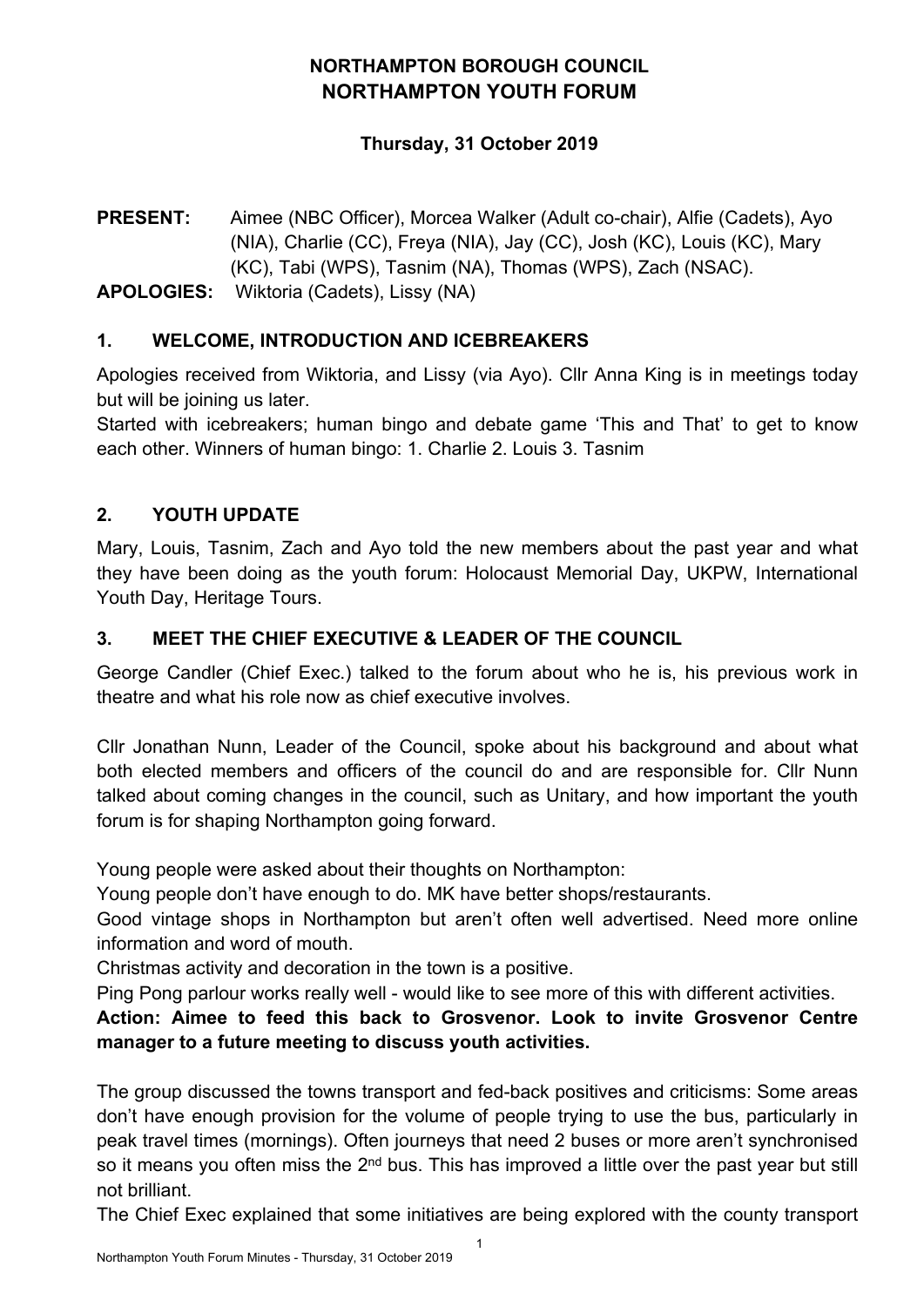department to tackle these issues.

Council has declared a climate emergency and need young people's views and ideas.

Community safety raised as an issue. Discussed initiatives in place and additional police resource currently in the town centre.

Young people told about Fearless.org, this is a way of reporting crime anonymously to the Police. It cannot be traced back to you so make sure you give as much information as possible as they cannot contact you to ask more questions.

Items to cover in future meetings:

- Northampton Forward
- Climate Emergency
- Youth Activity

# **4. TOUR OF THE GUILDHALL**

Mary led the forum on a short tour of the Guildhall with support from Louis, Zach and Tasnim, finishing in the Mayors parlour. The Mayor, Naz Choudary chatted with everyone and answered questions.

The Mayor suggested there is an opportunity to twin with a person from Marburg in Germany (Northampton Twin town), like a pen friend. **Action: Aimee to get further information on how you can get involved.**

#### **5. LUNCH BREAK**

# **6. NOMINATIONS & ELECTIONS**

Every young person put their name forward a role and completed a ballot slip.

The results of the Youth Forum election:

**Chair**: Jay **Vice Chair**: Josh **Secretary**: Zach

Discussed lanyards and t-shirts to identify young people at events. Forum would like lanyards to show they are youth forum. **Action: Aimee to explore.**

# **7. ACTION PLAN SETTING**

Young People worked in small groups to mind map key issues for young people in Northampton and discussed these as a larger group.

Everyone is keen to be involved in the annual events on the action plan and would particularly like to do something around knife crime. **Action: Aimee to bring upcoming projects and initiatives to the next meeting that the forum can be involved in a** support. Everyone is happy to support an action from last year's plan (not completed) should this go ahead - an event to educate parents and other adults around social media.